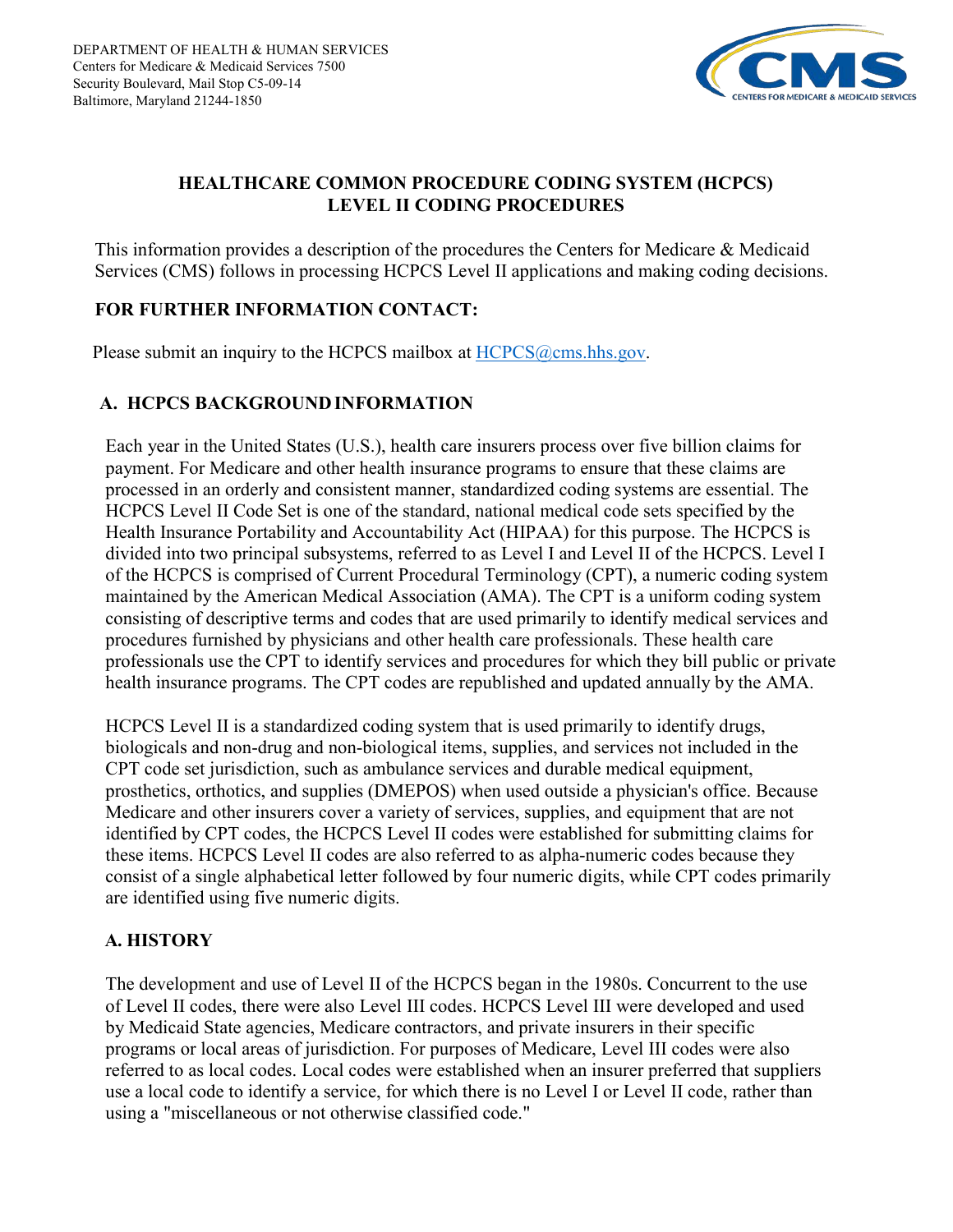HIPAA required the Secretary to adopt standards for coding systems that are used for reporting health care transactions. Thus, regulations were published in the Federal Register on August 17, 2000 (65 FR 50312), to implement standardized coding systems under HIPAA. These regulations provided for the elimination of Level III local codes by October 2002, at which time, the Level I and Level II code sets could be used. The elimination of local codes was postponed, as a result of section 532(a) of BIPA, which continued the use of local codes through December 31, 2003.

The regulation that was published on August 17, 2000 (45 CFR 162.1002), to implement the HIPAA requirement for standardized coding systems established the HCPCS Level II codes as the standardized coding system for describing and identifying health care equipment and supplies in health care transactions that are not within the CPT code set jurisdiction. The HCPCS Level II coding system was selected as the standardized coding system because of its wide acceptance among both public and private insurers.

# **B. AUTHORITY**

The Secretary of the Department of Health and Human Services has delegated authority under the Health Insurance Portability and Accountability Act of 1996 (HIPAA) to the AMA and CMS to maintain and distribute HCPCS Level I and Level II codes, respectively.

## **C. HCPCS LEVEL II CODES**

The HCPCS Level II coding system is a comprehensive, standardized system that classifies similar products that are medical in nature into categories for the purpose of efficient claims processing. For each alpha-numeric HCPCS code, there is descriptive terminology that identifies a category of like items. These codes are used primarily for billing purposes. For example, suppliers use HCPCS Level II codes to identify items on claim forms that are being billed to a private or public health insurer. Currently, there are national HCPCS codes representing almost 8,000 separate categories of like items or services that encompass products from different manufacturers. When submitting claims, suppliers are required to use one of these codes to identify the items they are billing.

HCPCS is a system for identifying items and certain services. It is not a methodology or system for making coverage or payment determinations, and the existence of a code does not, of itself, determine coverage or non-coverage for an item or service. While these codes are used for billing purposes, decisions regarding the addition, deletion, or revision of HCPCS codes are made independent of the process for making determinations regarding coverage and payment.

With regard to the Medicare program, if specific Medicare coverage or payment indicators or values have not been established for any new HCPCS codes, this may be because a national Medicare coverage determination and/or fee schedule amounts have not yet been established for these items. This is neither an indicator of Medicare coverage or non-coverage. In these cases, until national Medicare coverage and payment guidelines have been established for these codes, the Medicare coverage and payment determinations for these items may be made based on the discretion of the Medicare contractors processing claims for these items.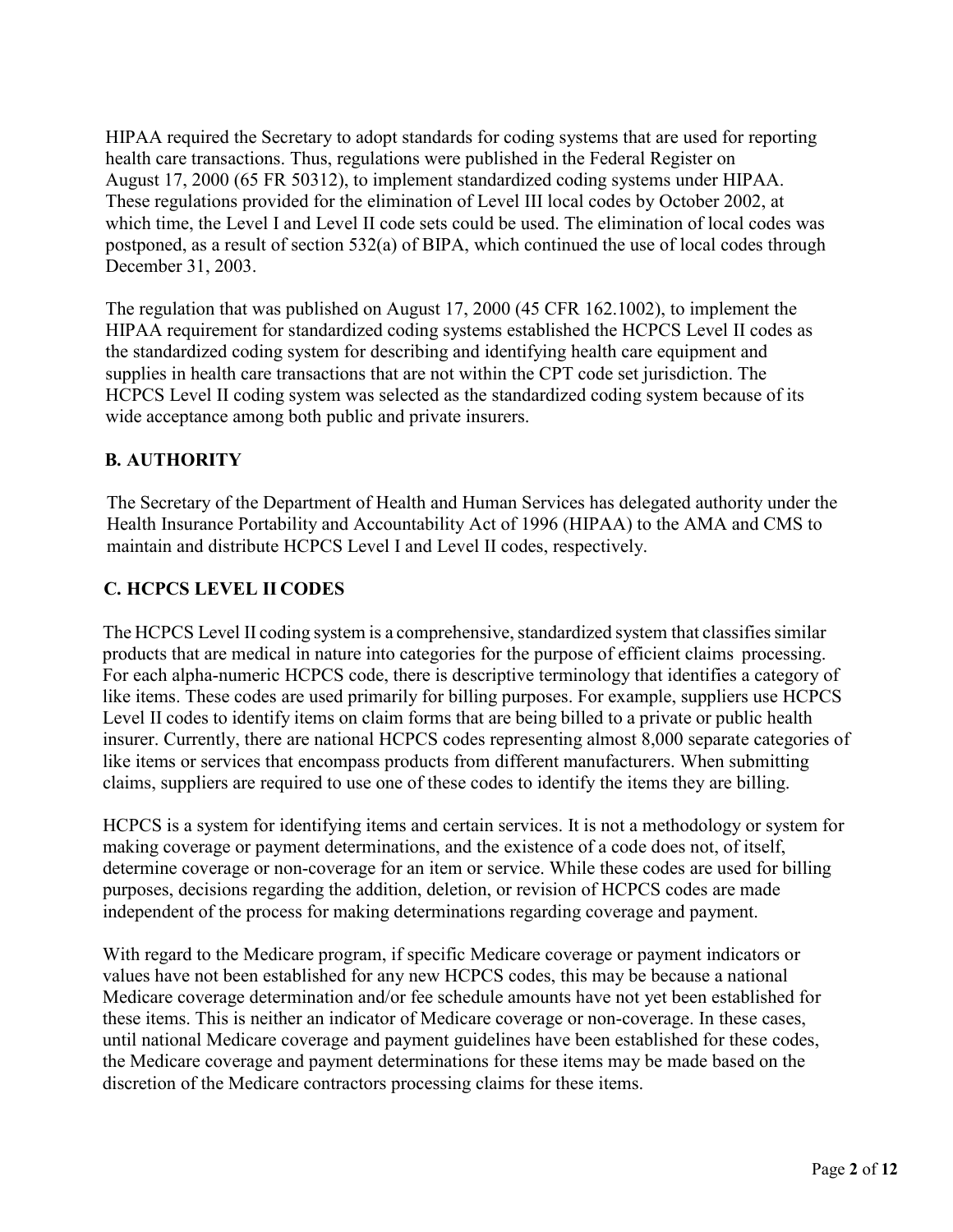# **D. TYPES OF HCPCS LEVEL IICODES**

There are several types of HCPCS Level II codes depending on the purpose for the codes and the entity with responsibility for establishing and maintaining them.

#### **HCPCS National Codes**

National HCPCS Level II codes are maintained by CMS. CMS is responsible for making decisions about additions, revisions, and deletions to the national alpha-numeric codes. These codes are for the use of all private and public health insurers.

HCPCS Level II applications are reviewed by a group comprised of Federal government employees who represent the major components of CMS, as well as other pertinent Federal agencies such as the Department of Veterans Affairs and the Department of Defense at regularly scheduled meetings to determine whether coding requests warrant a change to the HCPCS Level II national code set. This group of reviewers informs CMS' decisions.

The application and instructions for requesting that CMS add, revise, or discontinue a HCPCS Level II code can be accessed at: [https://mearis.cms.gov/public/home.](https://mearis.cms.gov/public/home) CMS may also issue codes based on the needs of its programs or other federal programs.

### **Dental Codes**

Dental codes, or D codes, are a separate category of national codes. The Current Dental Terminology (CDT) is published, copyrighted, and licensed by the American Dental Association (ADA). The CDT lists codes for billing for dental procedures and supplies. While the CDT codes are considered HCPCS Level II codes, decisions regarding the revision, deletion, or addition of CDT codes are made by the ADA, not CMS.

#### **Miscellaneous Codes**

National codes also include "miscellaneous/not otherwise classified" codes. These codes are used when a supplier is submitting a bill for an item or service and there is no existing national codethat adequately describes the item or service being billed. The importance of miscellaneous codes is that they allow suppliers to begin billing immediately for a service or item as soon as it is allowed to be marketed by the Food and Drug Administration (FDA), even though there is no distinct code that describes the service or item. A miscellaneous code may be assigned by insurers for use during the period of time a request for a new code is being considered under the HCPCS review process. The use of miscellaneous codes also helps avoid the inefficiency and administrative burden of assigning distinct codes for items or services that are rarely furnished or for which few claims are expected to be filed. Because of miscellaneous codes, the absence of a specific code for a distinct category of products does not affect the ability of a supplier to submit claims to private or public insurers.

In those cases, in which a supplier or manufacturer has been advised to use a miscellaneous code because there is no existing code that describes a given product, and the supplier or manufacturer believes that a new code is needed, the supplier or manufacturer may submit a request to modify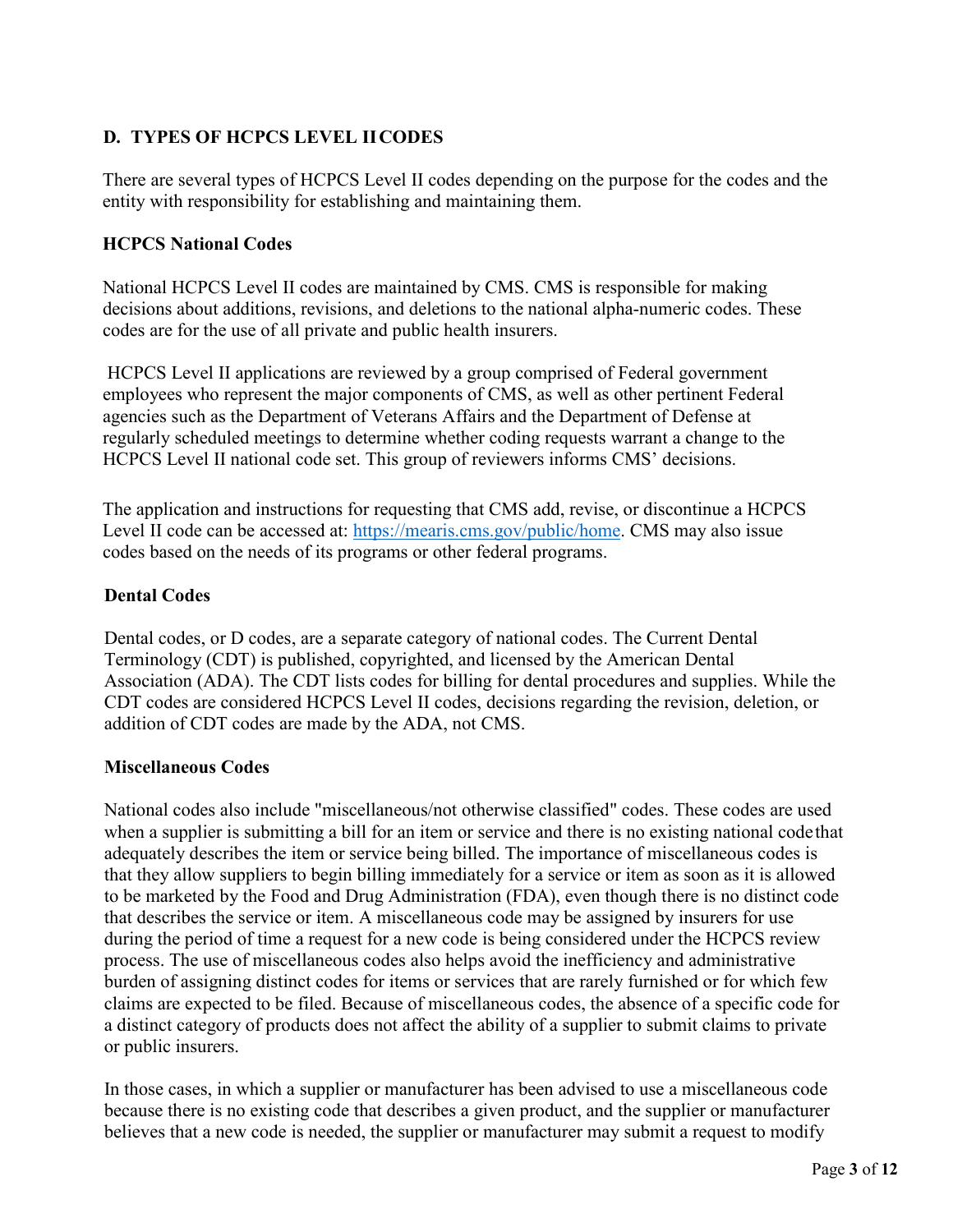the HCPCS in accordance with the established process. The standard process for requesting a revision to the HCPCS Level II codes is explained later in this document.

### **Other Notable Codes**

• The C codes (pass-through) were established to permit implementation of section 201 of the Balanced Budget Refinement Act of 1999. HCPCS C codes are utilized to report drugs, biologicals, magnetic resonance angiography (MRA), and devices used for CMS' Medicare Hospital Outpatient Prospective Payment System (HOPPS). HCPCS C codes are reported for device categories, new technology procedures, and drugs, biologicals, and radiopharmaceuticals that do not have other HCPCS code assignments. Non-OPPS hospitals, Critical Access Hospitals (CAHs), Indian Health Service (IHS) hospitals, and hospitals located in American Samoa, Guam, Northern Mariana Islands, and the Virgin Islands, as well as Maryland waiver hospitals, may report these codes at their discretion.

For information about the HOPPS pass-through process, please visit the HOPPS website: <https://www.cms.gov/Medicare/Medicare-Fee-for-Service->[Payment/HospitalOutpatientPPS/index](https://www.cms.gov/Medicare/Medicare-Fee-for-Service-Payment/HospitalOutpatientPPS/index)

- The G codes are used to identify professional health care procedures and services that would otherwise be coded in CPT-4 (the current version of CPT codes) but for which there are no CPT-4 codes. CMS does not have an application process for G codes, as they are established internally by CMS to support Medicare claims processing needs. As G codes are part of the national HCPCS Level II code set, they may also be used by non-Medicare insurers.
- The G codes and C codes are considered HCPCS Level II codes and as such, these codes, and changes to them, are included in CMS' HCPCS Level II Updates published by CMS. The code application procedures described in this document are not for use to apply for changes to HCPCS C codes and G codes.
- The Q codes are established to identify drugs, biologicals, and medical equipment or services not identified by national HCPCS Level II codes, but for which codes are needed for Medicare claims processing.
- The K codes are established for use by the Durable Medical Equipment Medicare Administrative Contractors (DME MACs) when current national codes do not include the codes needed to implement a DME MAC medical review policy. For example, codes other than the current, existing national codes may be needed by the DME MACs to identify certain product categories and supplies necessary for establishing appropriate regional medical review coverage policies.

## **Code Modifiers**

HCPCS code modifiers are established internally by CMS to facilitate accurate Medicare claims processing. Modifiers are assigned for use when the information provided by a HCPCS code descriptor needs to be supplemented to identify specific circumstances that may apply to an item or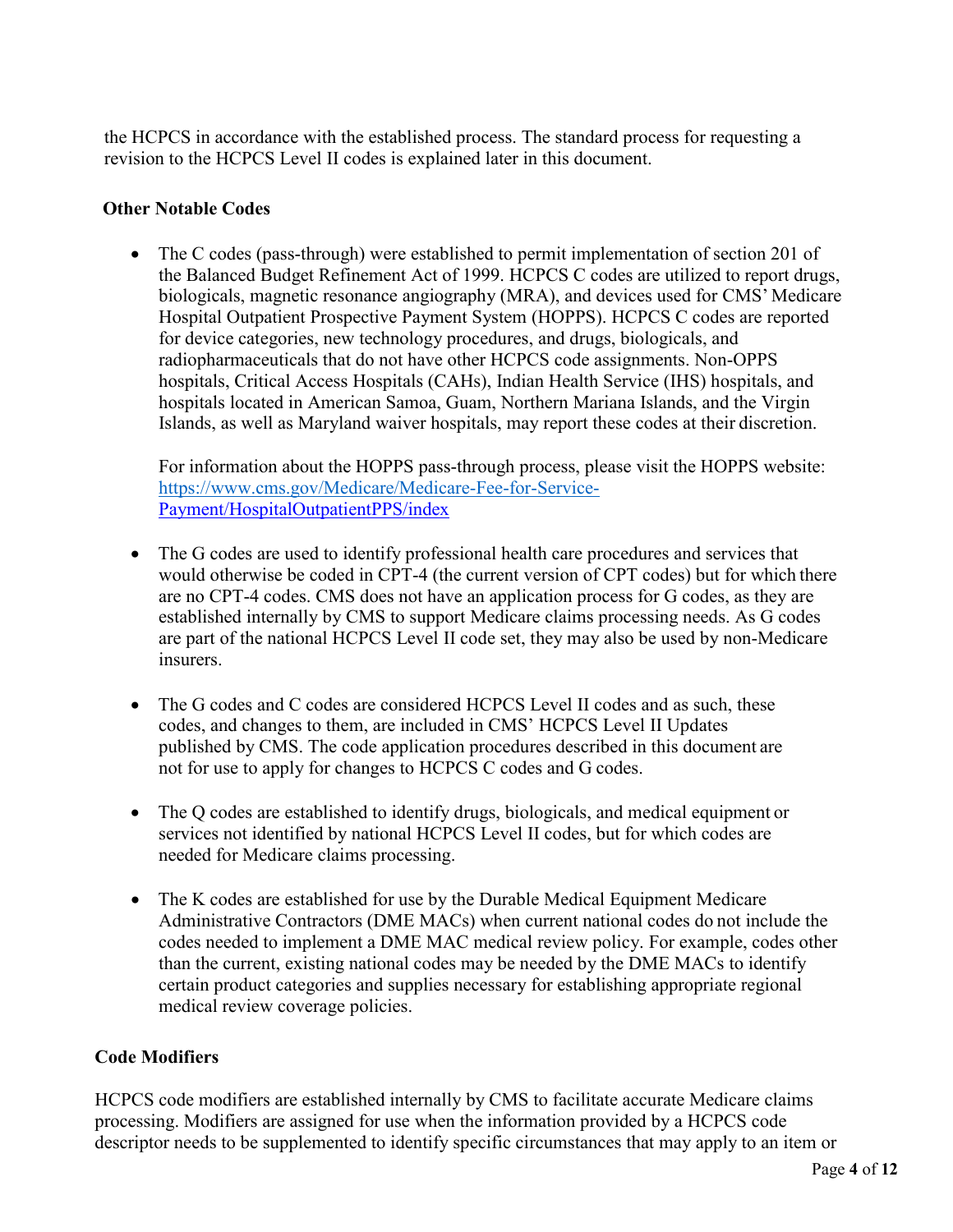service. For example, the UE modifier is used when the item identified by a HCPCS code is "used equipment," and the NU modifier is used for "new equipment." The HCPCS Level II modifiers are either alpha-numeric or two letters. HCPCS code modifiers are published as part of the HCPCS code set at [https://www.cms.gov/Medicare/Coding/HCPCSReleaseCodeSets/Alpha-Numeric-](https://www.cms.gov/Medicare/Coding/HCPCSReleaseCodeSets/Alpha-Numeric-HCPCS)[HCPCS.](https://www.cms.gov/Medicare/Coding/HCPCSReleaseCodeSets/Alpha-Numeric-HCPCS) The modifiers appear at the beginning of the file, before alpha-numeric codes.

#### **HCPCS Code Assignment Following Medicare National Coverage Determination (NCD)**

Pursuant to section 1862(l)(3)(C)(iv) of the Social Security Act (added by section 731(a) of the Medicare Modernization Act), CMS identifies an appropriate existing code category and/or establishes a new code category to describe the item that is the subject of a National Coverage Determination (NCD).

Effective July 1, 2004, CMS' procedures are as follows:

- 1. Assignment of an existing code: When CMS determines that an item is already identified by an existing HCPCS code category, but was previously not covered, CMS willassign the item to the existing code category and ensure that the coverage indicator assigned to the code category accurately reflects Medicare policy regarding coverage for the item. Section 731 of the MMA does not require that a new code category or a product specific code be created for an item simply because a new coverage determination was made, without regard to codes available in the existing code set.
- 2. Assignment of a New Code: When CMS determines that a new code category is appropriate, CMS will make every effort to establish, publish, and implement the new code at the time the final coverage determination ismade.
- 3. Assignment of a Miscellaneous Code: Under certain circumstances, the assignment of an item to a miscellaneous code may be necessary. A number of miscellaneous codes already exist under various headings throughout the HCPCS Level II code set. When a new code is appropriate, but the change cannot be implemented and incorporated into billing and claims processing systems at the time the final NCD decision memorandum is released, an unclassified code may be assigned in the interim, until a new code can be implemented, in order to ensure that claims can be processed for the item. The timing of implementation of new codes relative to the date of the coverage determination depends on a variety of factors, some of which are not within the control of the code set maintainers. One such example is when the timing of the coverage determination is such that the publication deadline for the next update is missed.

## **E. REQUESTING A REVISION TO THE HCPCS LEVEL II CODES**

Anyone may submit a request for modifying the HCPCS Level II national code set. CMS' HCPCS Level II application instructions can be can be accessed at: [https://mearis.cms.gov/public/home.](https://mearis.cms.gov/public/home) As part of the application, the applicant should also submit any descriptive material, including the manufacturer's product literature and information that the applicant thinks would be helpful in furthering CMS' understanding of the medical features of the item for which a coding revision is requested.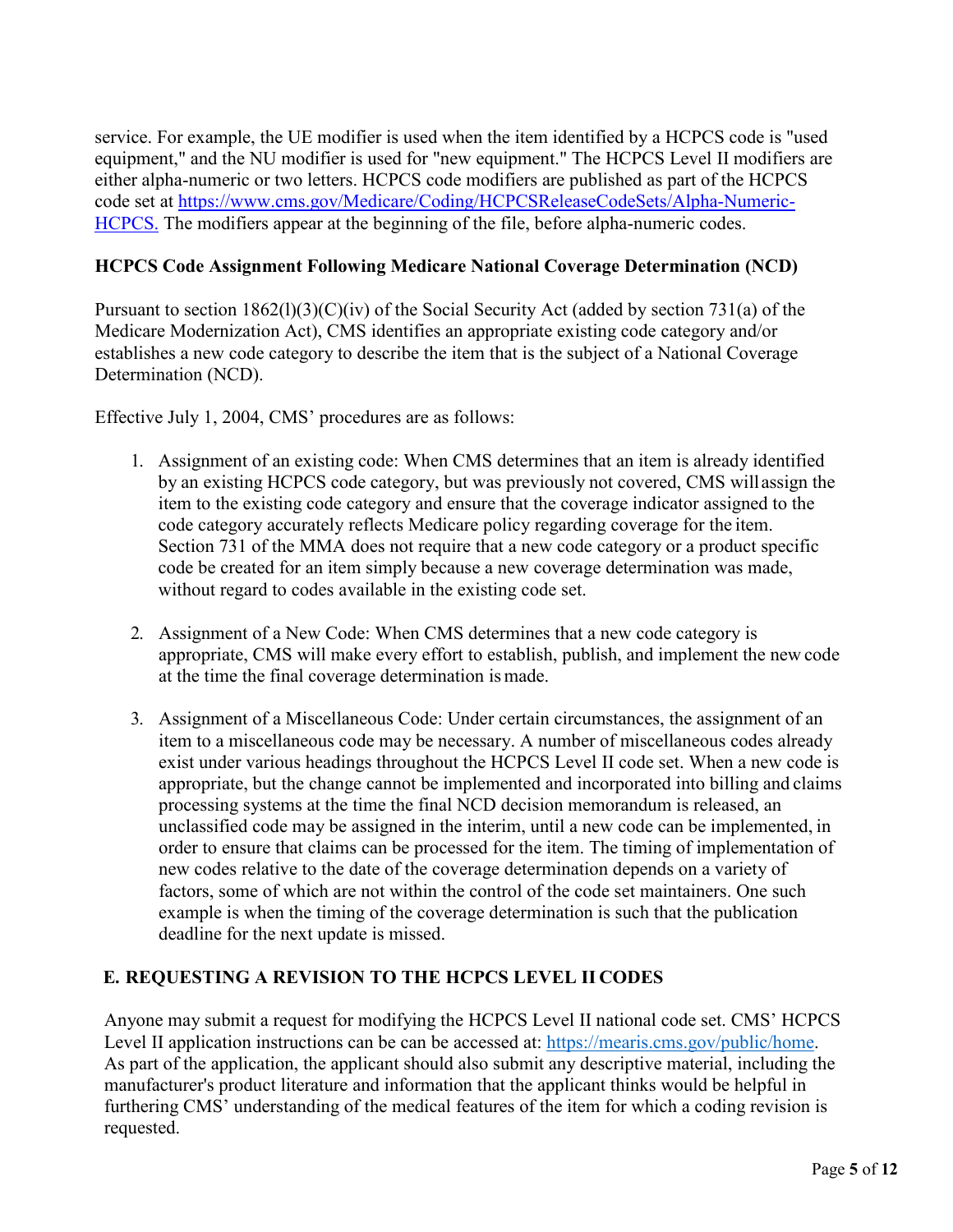Applications that are received and determined by CMS to be complete by the deadline will be considered for inclusion in that cycle. Applications received after the deadline will be considered for the subsequent coding cycle. Applications received by the deadline that are determined to be incomplete will also be declined and the applicant should submit a completed application in a subsequent coding cycle. CMS will make every effort to complete the review within the applicable coding cycle for all timely and complete code applications. However, it should be understood that on the rare occasion a particularly complex or multi-faceted decision requires additional evaluation beyond the timeframe of the coding cycle, CMS maintains the flexibility at its discretion to continue consideration of that application into the next coding cycle. Examples of circumstances under which application consideration may be extended to the next coding cycle may include, but are not limited to, coding considerations that require in-depth clinical or other research and complicated claims adjudication scenarios.

There are three types of coding revisions to the HCPCS that can be requested:

- 1. That a new code be added. This could include requests to split an existing code category into its components or into subcategories;
- 2. That the language used to describe an existing code bechanged:

When there is an existing code, a request can be made when a stakeholder believes that the descriptor for the code needs to be revised to provide a better description of the category of products represented by the code.

3. That an existing code be discontinued.

When an existing code becomes obsolete or is duplicative of another code, a request can be made to discontinue the code. This could include requests to combine existing codes.

The electronic application intake system, Medicare Electronic Application Request Information System<sup>TM</sup> ( $MEARS^{TM}$ ), is available for HCPCS Level II application submissions. The HCPCS Level II Application form designed for MEARIS<sup>TM</sup> is similar to the current OMB-approved paper application (CMS-10224, OMB-0938-1042). The CMS HCPCS Level II Modification to Code Set Form can be accessed at: [https://mearis.cms.gov/public/home.](https://mearis.cms.gov/public/home)

Moving forward, CMS will only accept HCPCS Level II applications submitted via MEARIS<sup>TM</sup>. Applications submitted to the HCPCS application mailbox will no longer be considered. Within  $MEARIS^{TM}$ , there are several [resources](https://mearis.cms.gov/public/resources) to support applicants.

#### **Evaluating HCPCS Level II Coding Applications**

CMS applies the following criteria to determine when there is no demonstrated need for a new or modified code or the need to remove a code:

1. When an existing code adequately describes the item in a coding request, no new or modified code is established. An existing code adequately describes an item in a coding request when the existing code describes items with the following: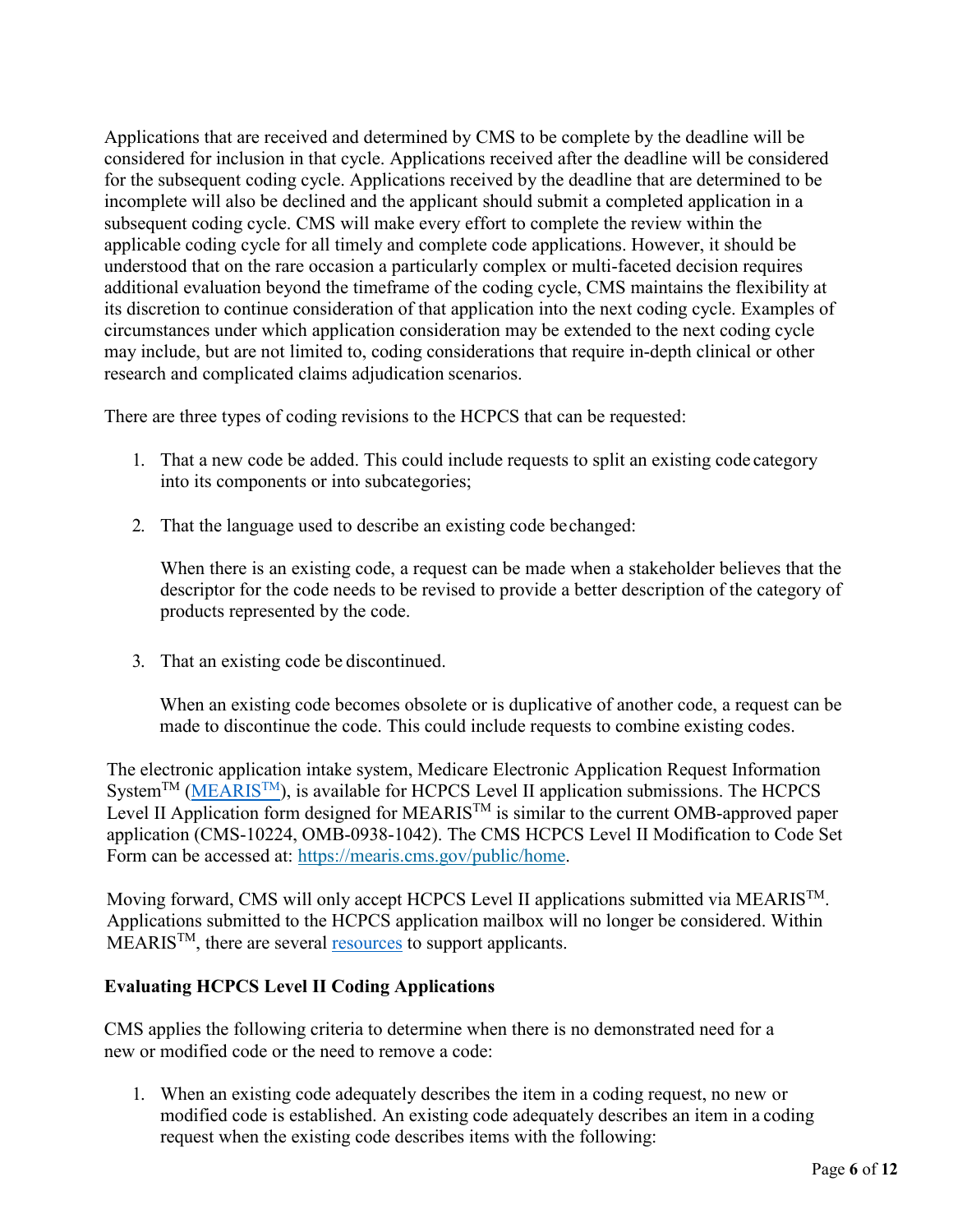- Functions similar to the item in the coding request.
- No significant therapeutic distinctions from the item in the coding request.
- 2. When an existing code describes items that provide almost the same functionality with only minor distinctions from the item in the coding request, the item in the coding request may be grouped with that code and the code descriptor modified to reflect the distinctions.
- 3. A code is not established for an item that is used only in the inpatient setting or for an item that is not diagnostic or therapeutic in nature.
- 4. A new or modified code is not established for an item that is regulated by the FDA,unless the FDA allows the item to be marketed. Documentation of FDA approval is required to be submitted with the coding request application.
- 5. Applications for non-drug items that are not regulated by the FDA and also not yet available in the U.S. market will be considered incomplete and will not be processed.
- 6. The determination to remove a code is based on CMS' consideration of whether a code is obsolete (for example, items no longer are used, other more specific codes have been added) or duplicative and no longer useful (for example, new codes are established that better describe items identified by existing codes).

In developing its decisions, CMS uses the criteria mentioned above. Cost or pricing is not a factor.

## **HCPCS Level II Coding Cycles, Timelines, Deadlines, and Final Decisions**

Beginning in 2020, CMS implemented shorter and more frequent coding cycles to further advance its initiative to unleash innovation. Please note, beginning in 2023, HCPCS Level II application submission deadlines will align with the first business day of each quarter (January, April, July and October) for Drugs and Biologicals and first business day of January and July for Non-drug and Non-Biologicals.

Non-Drug and Non-Biological Coding Cycles: no less frequently than bi-annually

| 2022 Coding Cycle 1 for applications for non-drug and non-biological items: Application |                                                          |  |
|-----------------------------------------------------------------------------------------|----------------------------------------------------------|--|
| Deadline:                                                                               | 11:59 PM January 4, 2022                                 |  |
| Publish Preliminary Decisions by:                                                       | May 2022                                                 |  |
| Public Meeting:                                                                         | June 2022 (dates to be announced in Federal Register)    |  |
| <b>Publication of Final Decisions:</b>                                                  | <b>July 2022</b>                                         |  |
| 2022 Coding Cycle 2 for applications for non-drug and non-biological items: Application |                                                          |  |
| Deadline:                                                                               | 11:59 PM July 5, 2022                                    |  |
| Publish Preliminary Decisions by:                                                       | Approximately two weeks prior to the Public Meeting date |  |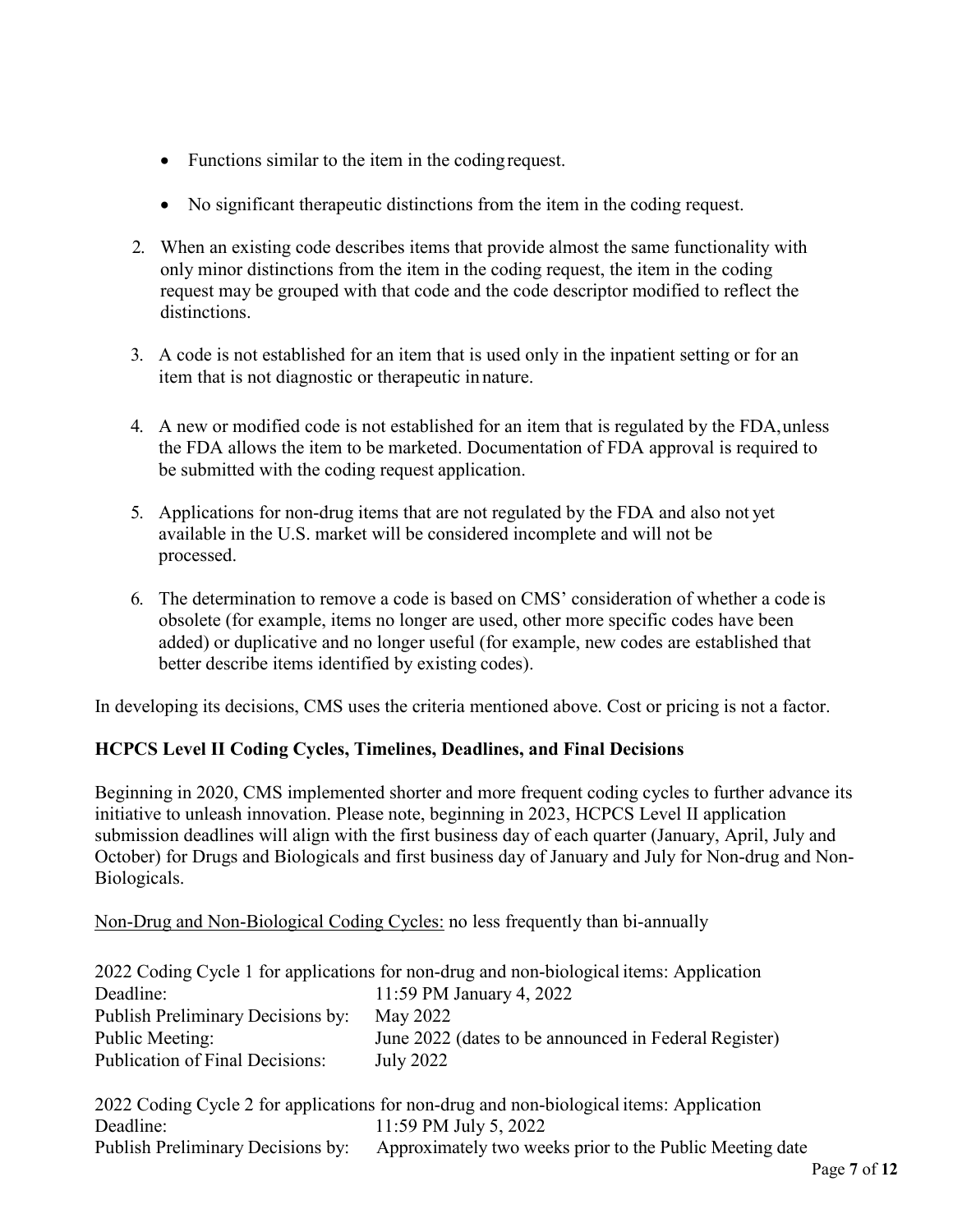| Public Meeting:                        | Fall 2022 (dates to be announced in |
|----------------------------------------|-------------------------------------|
|                                        | Federal Register)                   |
| <b>Publication of Final Decisions:</b> | January 2023                        |

#### HCPCS Level II Public Meetings:

In 2000, Congress passed the Medicare, Medicaid, and SCHIP Benefits Improvement and Protection Act of 2000 (BIPA), Public Law 106-554. Subtitle D, Section 531(b) of BIPA requires the Secretary to have procedures that permit public consultation for coding and payment determinations for new DME under Medicare Part B of title XVIII of the Social Security Act. Accordingly, CMS will host bi-annual public meetings that provide a forum for interested parties to make oral presentations and/or to submit written comments in response to preliminary HCPCS Level II coding for products where code applications have been submitted using the HCPCS coding revision process. Coding requests for non-drug and non-biological products will make up the majority of applications addressed in these public meetings.

Agenda items for the meetings are published in advance of the public meeting on the HCPCS website at https://www.cms.gov/Medicare/Coding/MedHCPCSGenInfo/HCPCSPublicMeetings [.](https://www.cms.gov/Medicare/Coding/MedHCPCSGenInfo/index) The public meeting agendas include descriptions of the coding request, the applicant, the name of the product or service, CMS' preliminary HCPCS Level II coding recommendation, and the preliminary Medicare benefit category and payment determinations.

This public meeting forum provides an opportunity for the public to become aware of coding, benefit category, and payment changes under consideration for non-drug and non-biological items, as well as an opportunity for public input into final decisions. See: "Guidelines for Participation in CMS' HCPCS Public Meetings" on CMS' HCPCS website at https://www.cms.gov/Medicare/Coding/MedHCPCSGenInfo/HCPCSPublicMeetings.

Drugs and Biologicals Coding Cycles: no less frequently than quarterly

| 2022 Coding Cycle 1 for applications for drugs and biologicals:<br><b>Application Deadline:</b><br><b>Publication of Final Decisions:</b> | 11:59 PM January 4, 2022<br>April 2022 |
|-------------------------------------------------------------------------------------------------------------------------------------------|----------------------------------------|
| 2022 Coding Cycle 2 for applications for drugs and biologicals:                                                                           |                                        |
| <b>Application Deadline:</b>                                                                                                              | 11:59 PM April 1, 2022                 |
| <b>Publication of Final Decisions:</b>                                                                                                    | <b>July 2022</b>                       |
| 2022 Coding Cycle 3 for applications for drugs and biologicals:                                                                           |                                        |
| <b>Application Deadline:</b>                                                                                                              | 11:59 PM July 5, 2022                  |
| <b>Publication of Final Decisions:</b>                                                                                                    | October 2022                           |
| 2022 Coding Cycle 4 for applications for drugs and biologicals:                                                                           |                                        |

Application Deadline: 11:59 PM October 3, 2022 Publication of Final Decisions: January 2023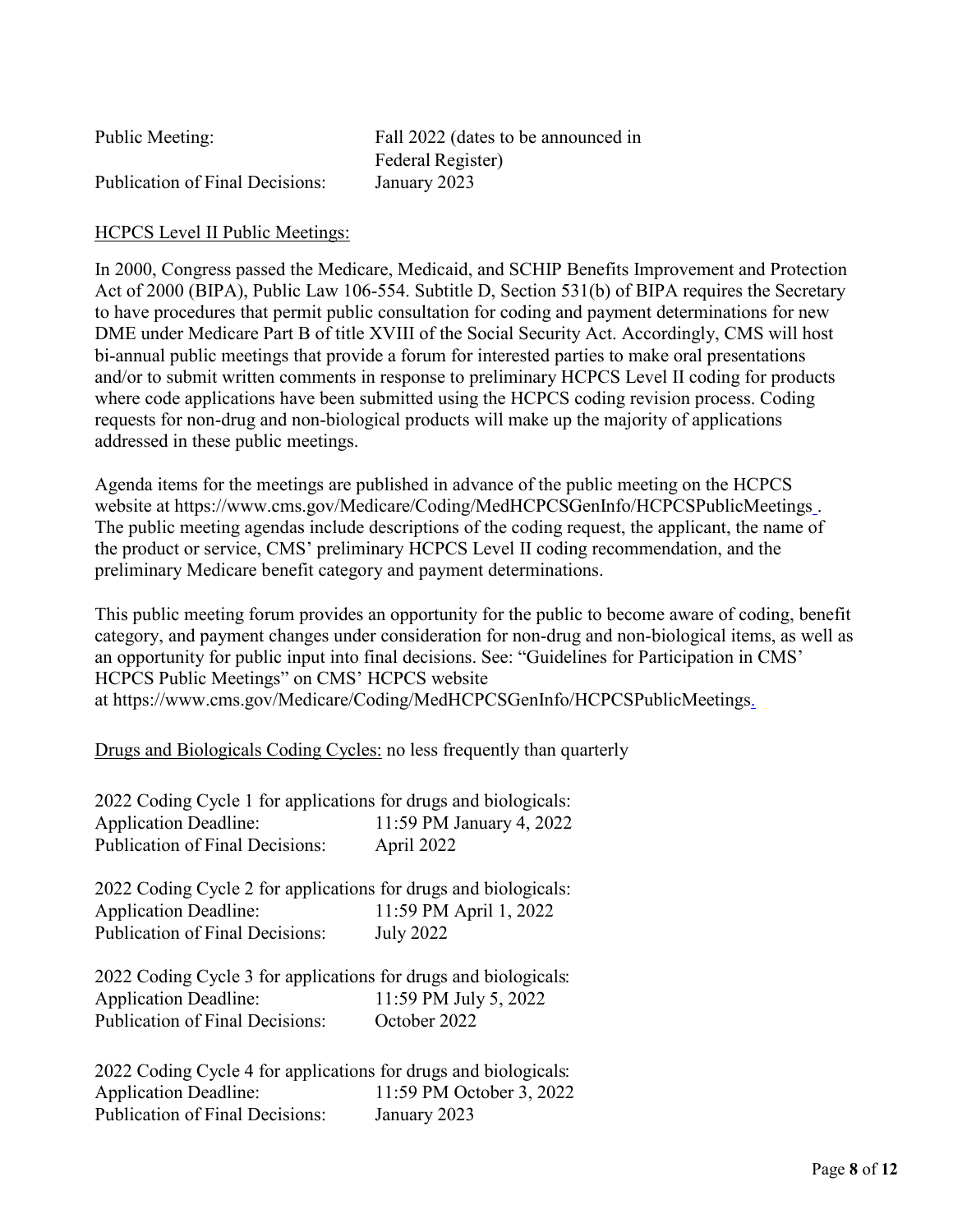#### Changes to CMS' HCPCS Level II Coding Procedures that Enable Quarterly Coding Cycles for Drugs and Biologicals:

CMS' delivery on its important goal and stakeholder requests to implement quarterly coding cycles for drugs and biologicals necessitated procedural changes that balance the need to code more quickly against the amount of time necessary to process applications, as described below.

The availability of final elements of FDA approval is critical to CMS decisionmaking for drug and biological codes, particularly where this shorter coding cycle makes CMS reliant upon having complete application information at the time of the application deadline. Accordingly, in implementing significantly shorter coding cycles, CMS has eliminated the 3-month deadline extension for submission of FDA clearance documentation following the application deadline (as previously offered within the annual coding cycle). Under the newly implemented shorter coding cycles, all required FDA documentation is due by the application deadline. Thus, under this new process, the overall timeframe between FDA approval and HCPCS Level II coding will generally be significantly shorter than in the prior annual coding cycle.

In order to further achieve the additional time savings necessary to implement coding for the vast majority of drugs and biologicals on a quarterly cycle, CMS will not be able to conduct public meetings for coding decisions on drugs and biologicals, but will provide an opportunity for applicants to resubmit the application in a subsequent quarterly coding cycle. This offers an opportunity for individual applicants who are dissatisfied with CMS' coding decisions in one quarterly cycle to immediately reapply in the next or a subsequent quarterly cycle. Thus, the overall timeframe for consideration of successive applications is generally still significantly shorter than the prior, annual coding cycle. Although CMS previously included drug and biological code applications in its HCPCS Public Meeting processes, we believe that the changes above are necessary to allow CMS to provide coding on a quarterly cycle.

#### Requests for Separate Meetings:

The CMS staff schedules meetings with an interested party, at the party's request, as time permits to discuss the application(s) for possible changes to the HCPCS Level II codes. These meetings are held by teleconference.

These meetings are not related to the public meetings mandated by section 531(b) of BIPA; they are also not decision making meetings or CMS HCPCS Level II Application review meetings.

#### Final Decisions for All HCPCS Level II Applications:

CMS is responsible for making the final decisions pertaining to requests for additions, deletions, and revisions to the HCPCS Level II codes. These decisions may include:

- 1. The request to establish a new national code has been approved.
- 2. The request to revise an existing national code has been approved.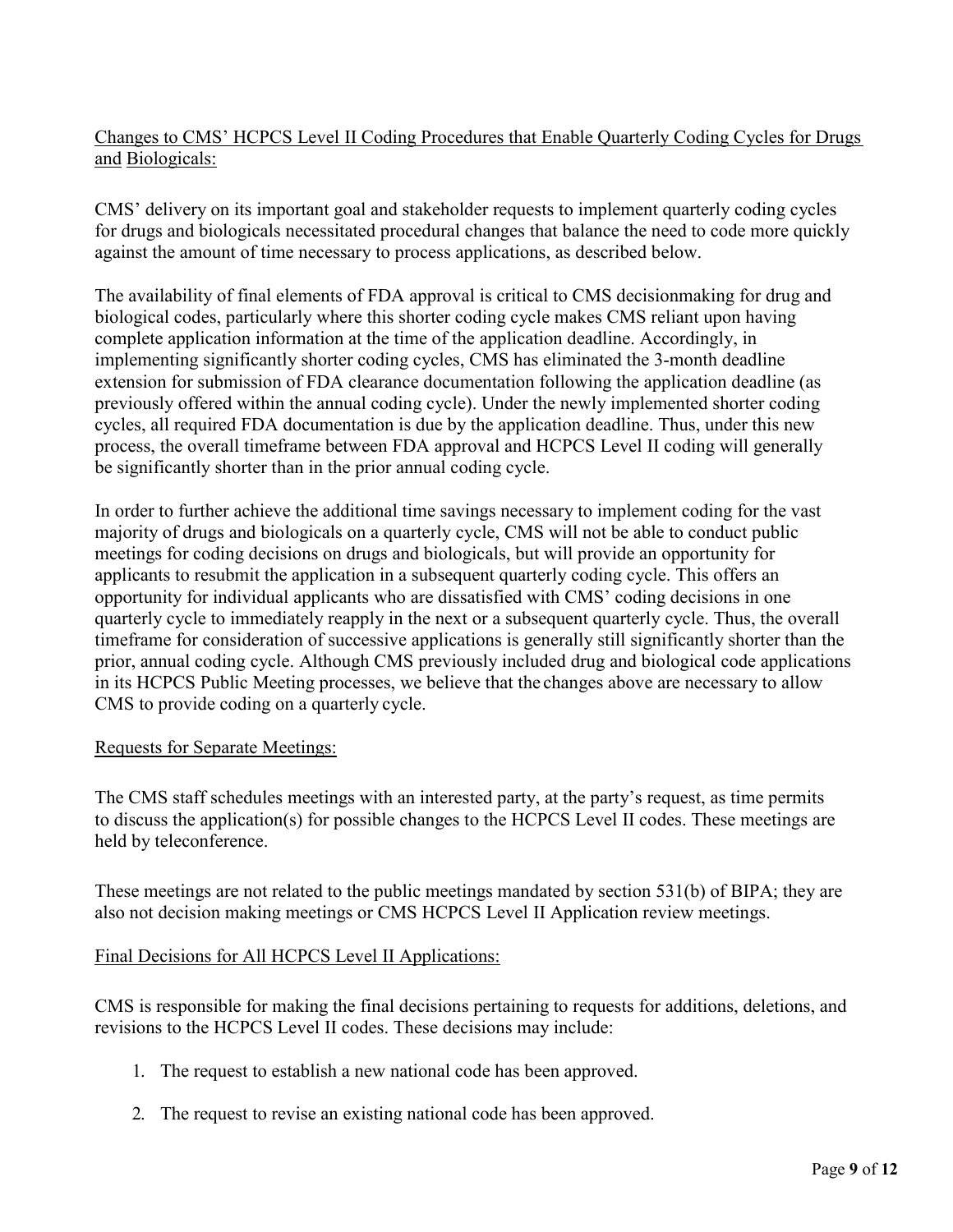- 3. The request to discontinue an existing national code has been approved.
- 4. A change to the national codes has been approved that reflects, completely or in part, the coding request. Examples of circumstances under which a change to coding might reflect, in part, the coding request include the addition of a single new code when the incoming request was to establish a series of related codes (e.g., for different package sizes); or addition of a new code that includes a dose descriptor reflecting the lowest common denominator that could be billed in multiples, as per CMS' longstanding coding convention, when the incoming request specified a different dose descriptor.
- 5. The request for a new code has not been approved because the scope of the request necessitates that additional consideration be given to the request before CMS reaches a finaldecision.
- 6. The request for a new national code has not been approved because there already is an existing code that describes the product.
- 7. The request for a code has not been approved because the product is not used by health care providers for diagnostic or therapeutic purposes.
- 8. The request for a code has not been approved because the code requested is for capital equipment.
- 9. The request for a code has not been approved because the product is an integral partof another service and the code for that service includes the product.
- 10. The request for a revision to the language that describes the current code has not been approved because it does not improve the code descriptor.
- 11. The request for a new code has not been approved because the product is not primarily medical in nature.
- 12. The request for a code has not been approved because the product is used exclusivelyin the inpatient hospital setting.
- 13. The request for a code has not been approved because it is inappropriate for inclusion in the HCPCS Level II code set and a request should be submitted independently to another coding authority (e.g., AMA for CPT coding, ADA for CDT coding)

CMS will include the reasoning for reaching its decision, along with the decision.

Any applicant who disagrees with CMS' final HCPCS coding decision may submit a new request in a subsequent coding cycle. Applicants are encouraged to provide any new information that may be helpful in explaining why CMS' prior decision should be changed.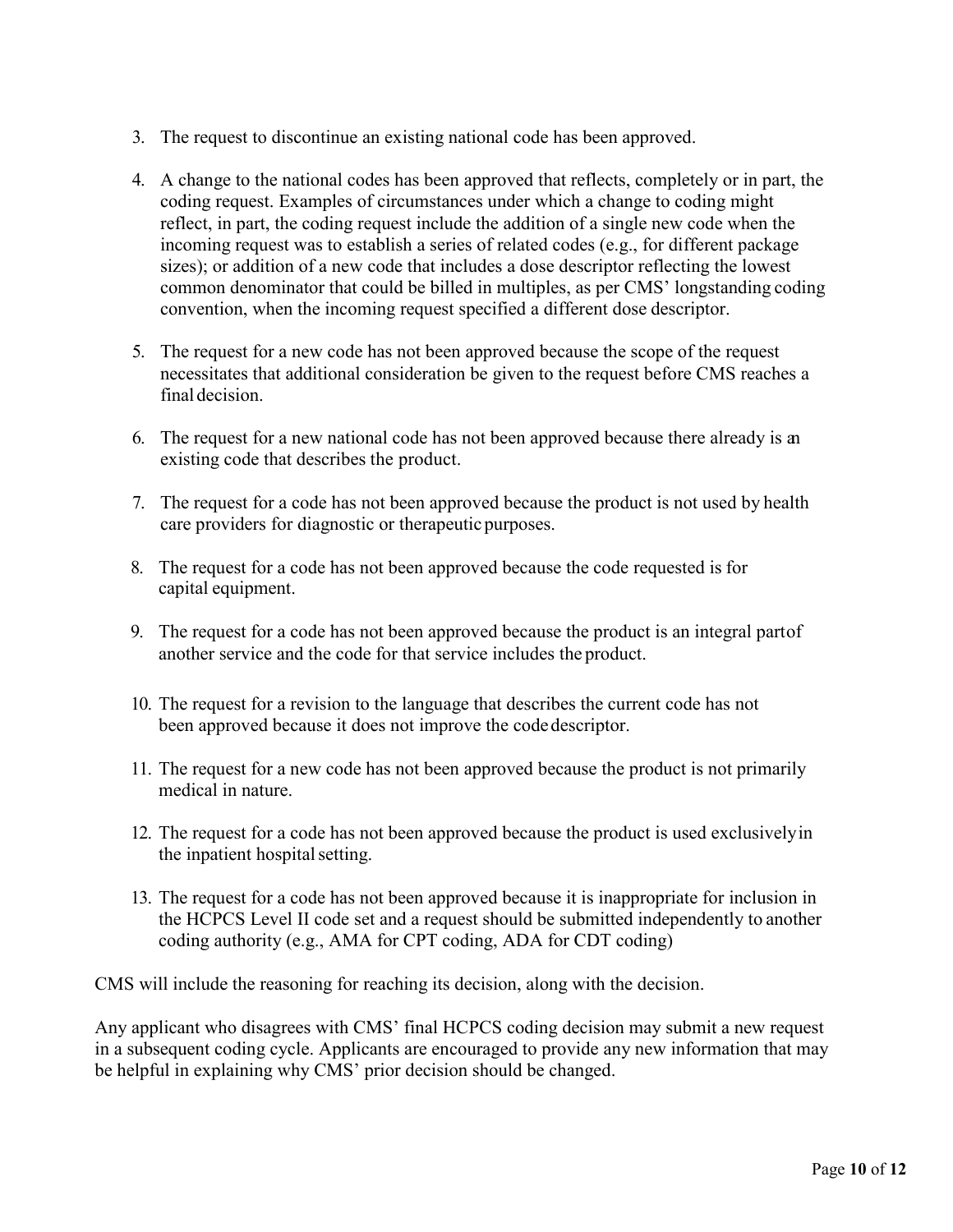# **F. AVAILABILITY OF HCPCS LEVEL II UPDATES**

As part of CMS' ongoing efforts to improve transparency regarding HCPCS Level II coding decisions and streamline our processes, CMS has implemented additional improvements to the issuance of HCPCS Level II coding decisions. Beginning in 2020, consistent with implementing shorter and more frequent HCPCS Level II coding cycles, CMS began releasing its decisions on all coding actions on a quarterly basis in the same format as CMS previously announced its annual decisions (see timeframes above). These actions are available on CMS' website at <https://www.cms.gov/Medicare/Coding/HCPCSReleaseCodeSets/Alpha-Numeric-HCPCS>

Each payer effectuates the changes to the code sets on its own timeframes. For Medicare, unless otherwise announced or specified, the changes to the codes sets will become effective as follows:

For Quarterly Cycle 1 Drug and Biological Code Applications: Effective: July 1, 2022

For Quarterly Cycle 2 Drug and Biological Code Applications and for Biannual Cycle 1 Non-Drug and Non-Biological Code Applications: Effective: October 1, 2022

For Quarterly Cycle 3 Drug and Biological Code Applications: Effective: January 1, 2023

For Quarterly Cycle 4 Drug and Biological Code Applications and for Biannual Cycle 2 Non-Drug and Non-Biological Code Applications: Effective: April 1, 2023

Along with quarterly releases, CMS also publishes narrative statements for the HCPCS Level II coding decisions, which provide additional detailed information, including the topic and background summary of every application; CMS' preliminary HCPCS coding recommendations, where applicable; a summary of primary speaker comments at CMS' HCPCS Public Meetings, where applicable; and CMS' final coding decisions and rationale.

In early 2019, CMS created an intuitive online search feature to identify links to current and prior year's publication of narrative summaries and spreadsheets providing HCPCS Level II application and decision information. CMS also restored previously published information from prior years.

Previously, the information in the narrative summary has also been included in the HCPCS Level II coding decision letters written by CMS and mailed to each individual applicant. To streamline our notification processes, rather than issuing individual decision letters, CMS now refers applicants and other stakeholders to the narrative summary and encourages stakeholders to monitor CMS' HCPCS General Information website

at <https://www.cms.gov/Medicare/Coding/MedHCPCSGenInfo/index> for updates.

[CMS' HCPCS General Information website](https://www.cms.gov/Medicare/Coding/MedHCPCSGenInfo) also includes tools to assist stakeholders in locating files and information regarding the most recent HCPCS Level II update, including a listing of miscellaneous codes (referred to as "Not Otherwise Classified" (NOC)) codes; HCPCS Public